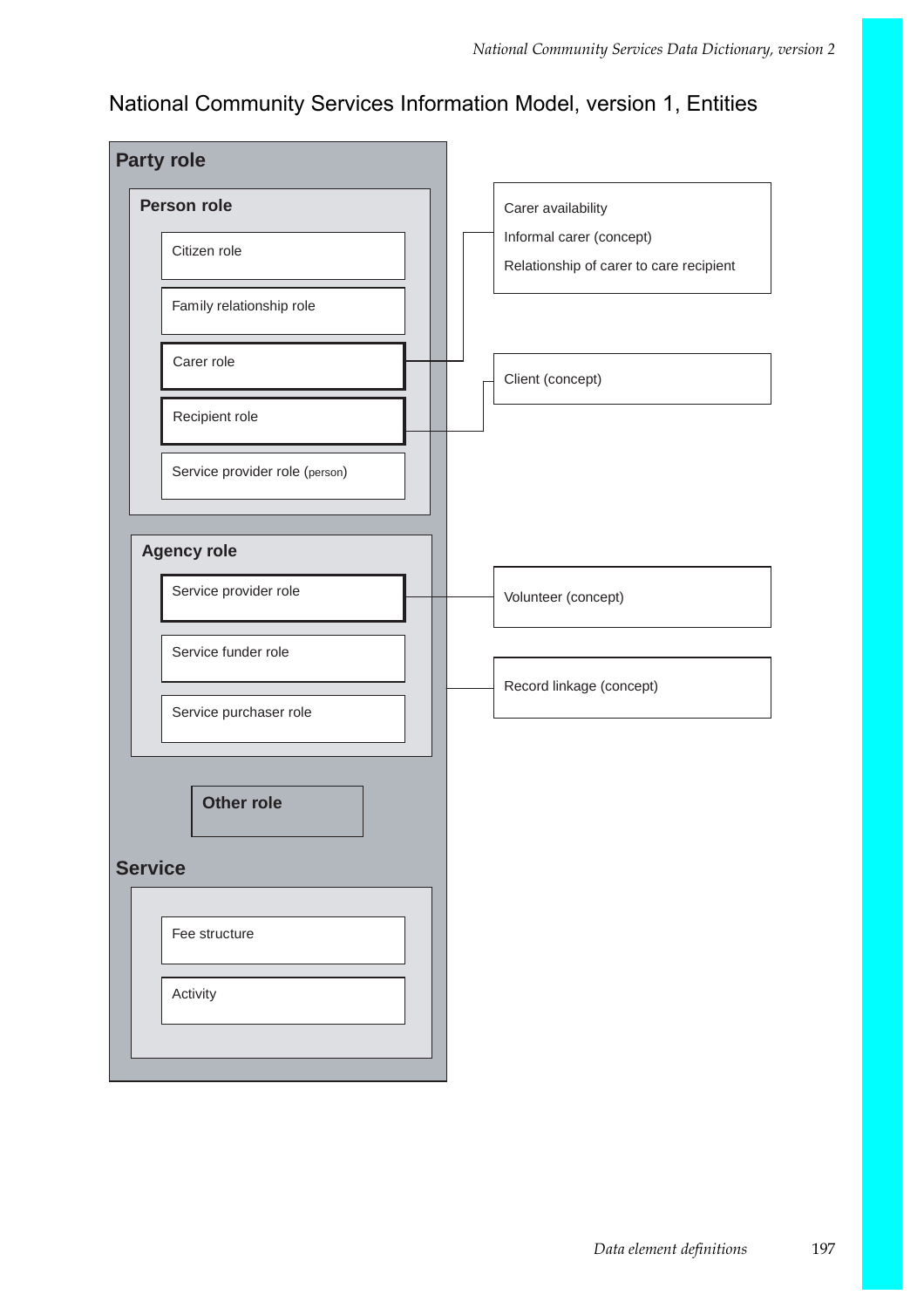### **Carer availability**

| <b>Status</b><br>$N$ ew |                                   | <b>Effective Date</b> | ID No.<br>$ Reg.$ Auth. |        |
|-------------------------|-----------------------------------|-----------------------|-------------------------|--------|
|                         | <b>CURRENT</b>                    | 1/07/2000             | <b>NCSIMG</b>           | 000552 |
| NCSI Model Location     |                                   | Data Class            | <b>Version</b>          |        |
|                         | Party role/person role/carer role | Cross-Program         |                         |        |

#### **Identifying and definitional attributes**

*Data element type:* DATA ELEMENT *Definition:* Whether someone, such as a family member, friend or neighbour, has been identified as providing regular and sustained care and assistance to the person requiring care. Carers include those people who receive a pension or benefit for their caring role but does not include paid or volunteer carers organised by formal services. *Context:* Personal and social support: Recent years have witnessed a growing recognition of the critical role that informal support networks play in caring for frail older people and people with disabilities within the community. Not only are informal carers responsible for maintaining people with often high levels of functional dependence within the community, but the absence of an informal carer is a significant risk factor contributing to institutionalisation. Increasing interest in the needs of carers and the role they play has prompted greater interest in collecting more reliable and detailed information about carers and the relationship between informal care and the provision of and need for formal services.

#### **Relational and representational attributes**

| Datatype:      | <b>CODE</b><br>Numeric<br>Representational form:                                                                                                                                                                                                                                          |
|----------------|-------------------------------------------------------------------------------------------------------------------------------------------------------------------------------------------------------------------------------------------------------------------------------------------|
| Field size:    | Representational layout: N<br>Min. 1 Max.<br>-1                                                                                                                                                                                                                                           |
| Data domain:   | Has no carer<br>0                                                                                                                                                                                                                                                                         |
|                | Has a carer                                                                                                                                                                                                                                                                               |
|                | 9<br>Not stated/inadequately described                                                                                                                                                                                                                                                    |
| Guide for use: | This data element is purely descriptive of a client's circumstances. It is not<br>intended to reflect whether the carer is considered by the service provider to be<br>capable of undertaking the caring role.                                                                            |
|                | In line with this, the expressed views of the client and/or their carer should be<br>used as the basis for determining whether the client is recorded as having a<br>carer or not.                                                                                                        |
|                | A carer is someone who provides a significant amount of care and/or assistance<br>to the person on a regular and sustained basis. Excluded from the definition of<br>carers are paid workers or volunteers organised by formal services (including<br>paid staff in funded group houses). |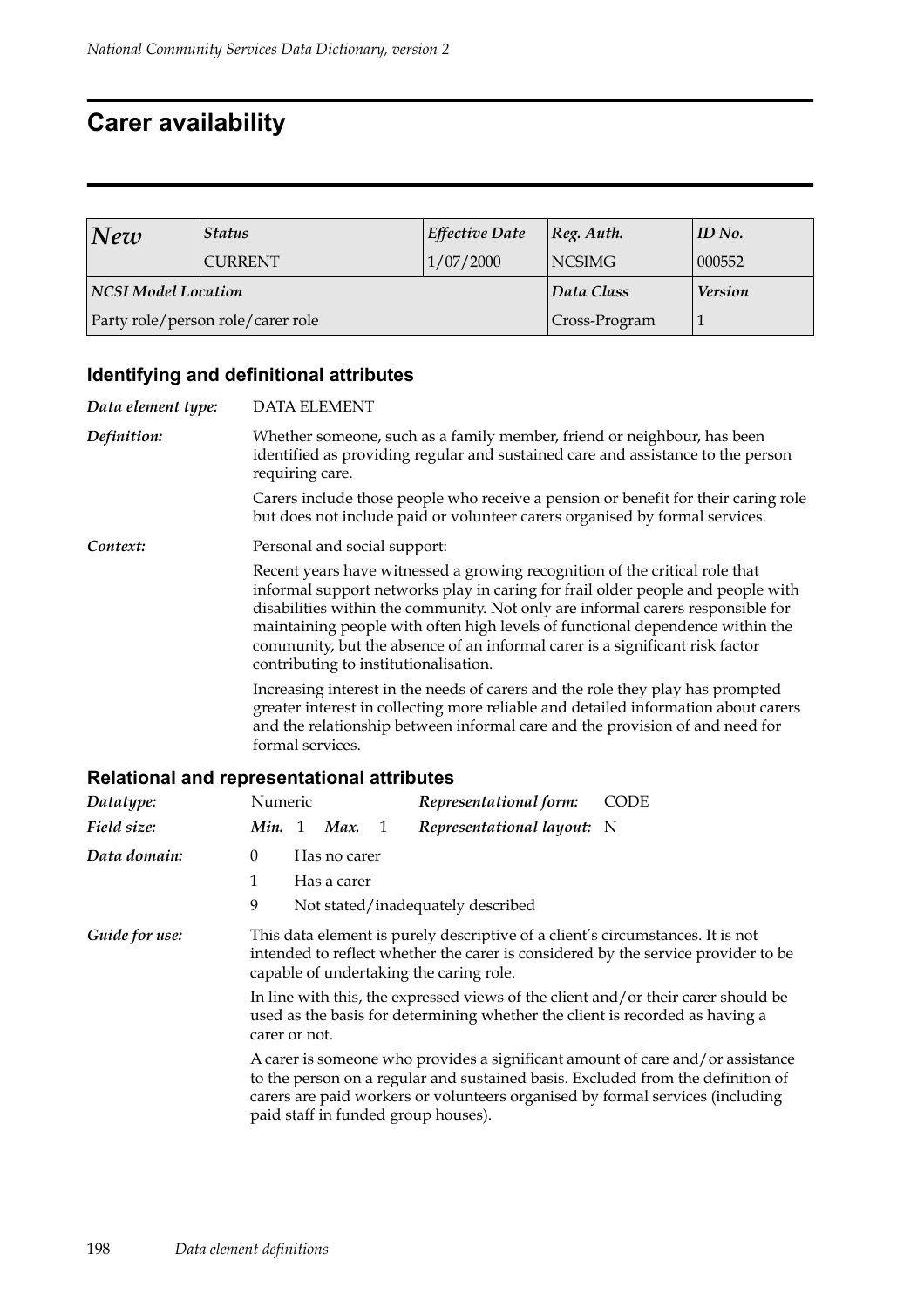# **Carer availability** *(continued)*

| Guide for use<br>(continued): | When asking a client about the availability of a carer, it is important for agencies<br>to recognise that a carer does not always live with the person for whom they<br>care. That is, a person providing significant care and assistance to the client does<br>not have to live with the client in order to be called a carer. |  |  |  |
|-------------------------------|---------------------------------------------------------------------------------------------------------------------------------------------------------------------------------------------------------------------------------------------------------------------------------------------------------------------------------|--|--|--|
|                               | The availability of a carer should also be distinguished from living with<br>someone else. Although in many instances a co-resident will also be a carer, this<br>is no necessarily the case. The data element Living arrangement is designed to<br>record information about person(s) with whom the client may live.           |  |  |  |
| Collection methods:           | Agencies may collect this item at the beginning of each Service episode and also<br>assess this information at subsequent assessments or re-assessments.                                                                                                                                                                        |  |  |  |
|                               | Some agencies may record this information historically so that they can track<br>changes over time. Historical recording refers to the practice of maintaining a<br>record of changes over time where each change is accompanied by the<br>appropriate date.                                                                    |  |  |  |
| Related data:                 | Is related to:                                                                                                                                                                                                                                                                                                                  |  |  |  |
|                               | Informal carer v.2 and<br>Carer co-residency v.1.                                                                                                                                                                                                                                                                               |  |  |  |

| Source document:     | DHFS: 1998. HACC Data Dictionary Version 1.0. Commonwealth of Australia.                                                                                                                                                                                                                                                                                                                                                                                                                                                                                                                                                                                                                                                                                           |  |  |  |
|----------------------|--------------------------------------------------------------------------------------------------------------------------------------------------------------------------------------------------------------------------------------------------------------------------------------------------------------------------------------------------------------------------------------------------------------------------------------------------------------------------------------------------------------------------------------------------------------------------------------------------------------------------------------------------------------------------------------------------------------------------------------------------------------------|--|--|--|
| Source organisation: | Department of Health and Family Services                                                                                                                                                                                                                                                                                                                                                                                                                                                                                                                                                                                                                                                                                                                           |  |  |  |
| Comments:            | There is inconsistency between this definition of 'Carer availability' and the ABS<br>definition of 'Principal carer', 1993 Disability, Ageing and Carers Survey and<br>'Primary carer' used in the 1998 survey. The ABS definitions require that the<br>carer has or will provide care for a certain amount of time and that they provide<br>certain types of care. This may not be appropriate for community services<br>agencies wishing to obtain information about a person's carer regardless of the<br>amount of time that care is for or the types of care provided. Information such as<br>the amount of time for which care is provided can of course be collected<br>separately but, if it is not needed, it would place a burden on service providers. |  |  |  |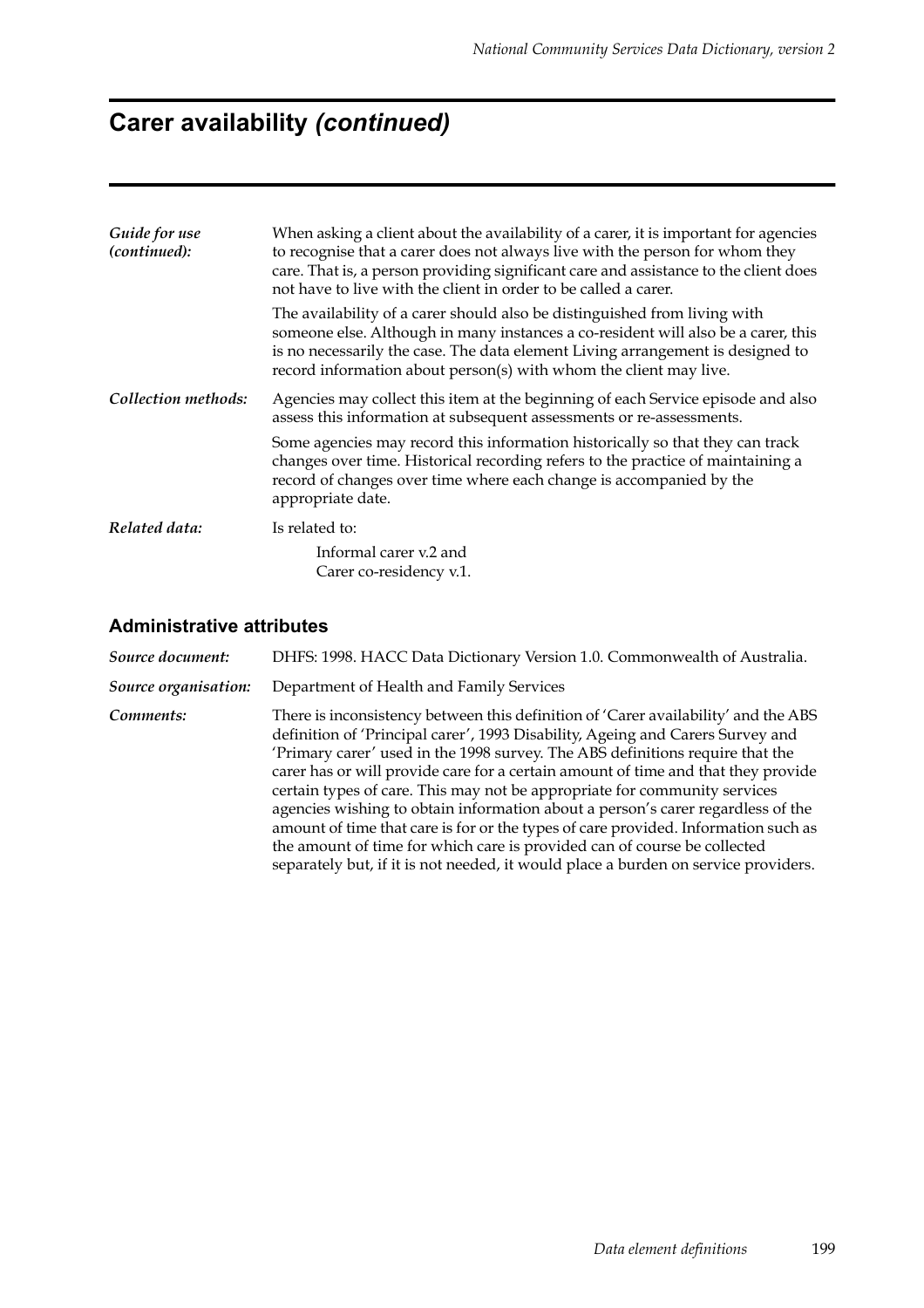## **Informal carer**

| <b>Revised</b><br>$\left  \right. \right)$ Status |                                   | <b>Effective Date</b> | $ Reg.$ Auth.  | ID No. |
|---------------------------------------------------|-----------------------------------|-----------------------|----------------|--------|
|                                                   | <b>CURRENT</b>                    | 1/07/2000             | <b>NCSIMG</b>  | 000508 |
| <b>NCSI Model Location</b>                        |                                   | Data Class            | <b>Version</b> |        |
|                                                   | Party role/person role/carer role | Cross-Program         |                |        |

### **Identifying and definitional attributes**

| Data element type: | DATA CONCEPT                                                                                                                                                                                                                                                                                                                                                                                                                                                                                                                                                                                                                                                                                                                                                                                                                                                                                                                                                                                                                                                                                                                                                                                                                                                                                                             |
|--------------------|--------------------------------------------------------------------------------------------------------------------------------------------------------------------------------------------------------------------------------------------------------------------------------------------------------------------------------------------------------------------------------------------------------------------------------------------------------------------------------------------------------------------------------------------------------------------------------------------------------------------------------------------------------------------------------------------------------------------------------------------------------------------------------------------------------------------------------------------------------------------------------------------------------------------------------------------------------------------------------------------------------------------------------------------------------------------------------------------------------------------------------------------------------------------------------------------------------------------------------------------------------------------------------------------------------------------------|
| Definition:        | A carer includes any person, such as a family member, friend or neighbour, who<br>is giving regular, ongoing assistance to another person without payment for the<br>care given.                                                                                                                                                                                                                                                                                                                                                                                                                                                                                                                                                                                                                                                                                                                                                                                                                                                                                                                                                                                                                                                                                                                                         |
|                    | The definition excludes formal care services such as home care, care provided<br>by volunteers or foster care that is arranged by formal services. It also excludes<br>unregistered child carers who are receiving payment for their services. Where a<br>potential carer is not prepared to undertake the caring role, the carer is<br>considered to be not available.                                                                                                                                                                                                                                                                                                                                                                                                                                                                                                                                                                                                                                                                                                                                                                                                                                                                                                                                                  |
| Context:           | Care and support networks where the carers are unpaid (other than pension or<br>benefit) play a critical role in community services provision, especially in caring<br>for frail aged and younger people with disabilities within the community.<br>Information about carers is therefore of fundamental importance in assessing<br>the ongoing needs of clients and their carers, and in service planning. The<br>presence of a carer is often a key indicator of a person's ability to remain at<br>home, especially if the person requires assistance. The absence of a carer, where<br>a vulnerable client lives alone, is an indicator of client risk. Information on client<br>living arrangements and carer availability provides an indicator of the potential<br>in-home support and the extent to which the burden of care is absorbed by the<br>informal caring system. The stability or otherwise of the carer's availability may<br>be significant in the capacity of the client continuing to remain at home.-<br>Existing carer definitions (e.g. for purposes of establishing eligibility for<br>Domiciliary Nursing Care Benefits (DNCB/Carer Allowance; Carer Pension/<br>Carer Payment) definitions used in ABS population, surveys of disability, ageing<br>and carers) vary in context and purpose. |

#### **Relational attributes**

| Related to the data elements:                                                                                                   |
|---------------------------------------------------------------------------------------------------------------------------------|
| Activity areas v.1,<br>Assistance with activity v.1,<br>Activity-level of difficulty v.1,<br>Interpreter services required v.2, |
| Family type v.2,<br>Household type v.2,<br>Living arrangements v.2,<br>Marital status v.1.                                      |
|                                                                                                                                 |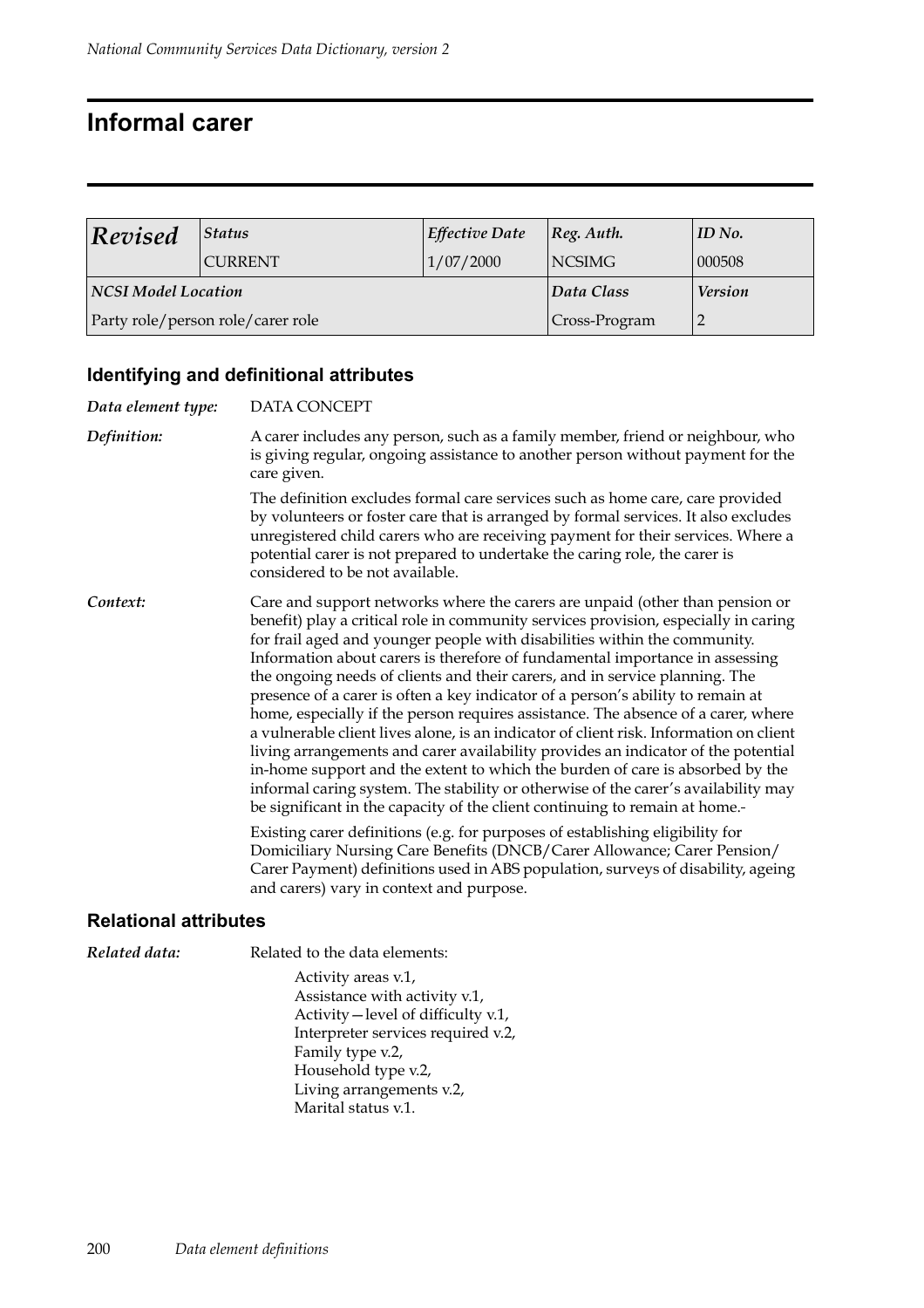# **Informal carer** *(continued)*

| Source document: | AIHW: 1999. HACC Minimum Data Set Project. Catalogue No. AGE 13.<br>Canberra: AIHW. |
|------------------|-------------------------------------------------------------------------------------|
|                  | <b>Source organisation:</b> Australian Institute of Health and Welfare              |
| Comments:        |                                                                                     |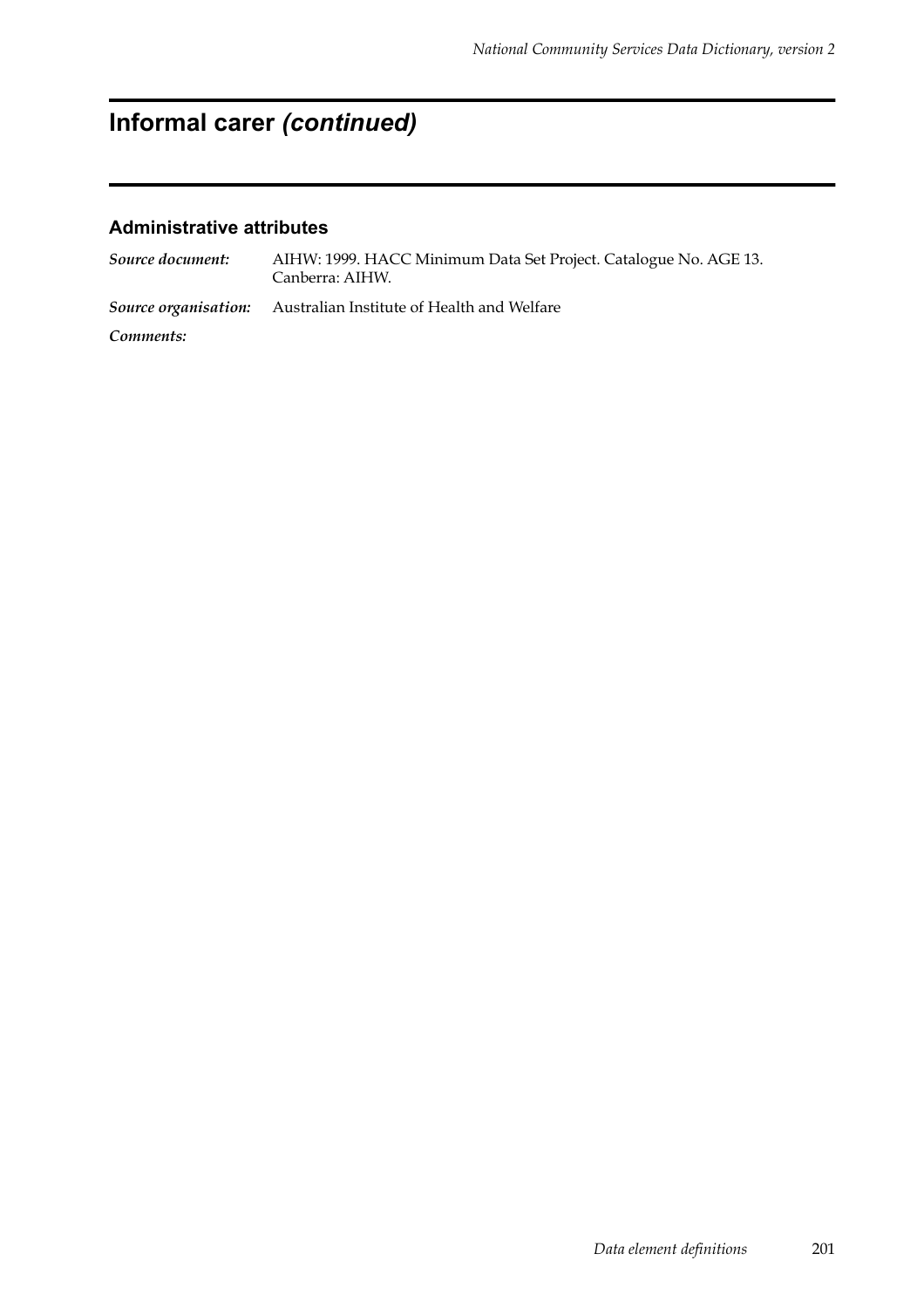## **Relationship of carer to care recipient**

| <b>Status</b><br>New |                                   | <b>Effective Date</b> | $ Reg.$ Auth.  | ID No. |
|----------------------|-----------------------------------|-----------------------|----------------|--------|
|                      | <b>CURRENT</b>                    | 1/07/2000             | <b>NCSIMG</b>  | 000585 |
| NCSI Model Location  |                                   | Data Class            | <b>Version</b> |        |
|                      | Party role/person role/carer role | Cross-Program         |                |        |

#### **Identifying and definitional attributes**

| Data element type: | <b>DATA ELEMENT</b>                                                                                                                                                                                                                                                                                                                                                                                             |
|--------------------|-----------------------------------------------------------------------------------------------------------------------------------------------------------------------------------------------------------------------------------------------------------------------------------------------------------------------------------------------------------------------------------------------------------------|
| Definition:        | The relationship of the carer to the person for whom they care.                                                                                                                                                                                                                                                                                                                                                 |
| Context:           | Resource and service planning:                                                                                                                                                                                                                                                                                                                                                                                  |
|                    | Information about this relationship assists in the establishment of a profile of<br>informal caring relationships and the assistance provided (such as by the HACC<br>program) to maintain and support those relationships. As such it increases<br>knowledge about the dynamics of caring and provides an insight into the gender<br>and inter-generational patterns of informal care giving in the community. |

#### **Relational and representational attributes**

| Datatype:           | Numeric                                                                                                                                                                                                                                                                                                                                                                                                                                                                                              |       |                  |   | Representational form:                             | <b>CODE</b>                                                                     |
|---------------------|------------------------------------------------------------------------------------------------------------------------------------------------------------------------------------------------------------------------------------------------------------------------------------------------------------------------------------------------------------------------------------------------------------------------------------------------------------------------------------------------------|-------|------------------|---|----------------------------------------------------|---------------------------------------------------------------------------------|
| Field size:         | Min. 1                                                                                                                                                                                                                                                                                                                                                                                                                                                                                               |       | Max.             | 1 | Representational layout: N                         |                                                                                 |
| Data domain:        | $\mathbf{1}$                                                                                                                                                                                                                                                                                                                                                                                                                                                                                         |       | Spouse/partner   |   |                                                    |                                                                                 |
|                     | 2                                                                                                                                                                                                                                                                                                                                                                                                                                                                                                    |       | Parent           |   |                                                    |                                                                                 |
|                     | 3                                                                                                                                                                                                                                                                                                                                                                                                                                                                                                    | Child |                  |   |                                                    |                                                                                 |
|                     | $\overline{4}$                                                                                                                                                                                                                                                                                                                                                                                                                                                                                       |       | Child-in-law     |   |                                                    |                                                                                 |
|                     | 5                                                                                                                                                                                                                                                                                                                                                                                                                                                                                                    |       | Other relative   |   |                                                    |                                                                                 |
|                     | 6                                                                                                                                                                                                                                                                                                                                                                                                                                                                                                    |       | Friend/neighbour |   |                                                    |                                                                                 |
|                     | 9                                                                                                                                                                                                                                                                                                                                                                                                                                                                                                    |       |                  |   | Not stated/inadequately described                  |                                                                                 |
| Guide for use:      | This data element should always be used to record the relationship of the carer to<br>the person for whom they care, regardless of whether the client of the agency is<br>the carer or the person for whom they care.                                                                                                                                                                                                                                                                                |       |                  |   |                                                    |                                                                                 |
|                     | For example, if a woman were caring for her frail aged mother-in-law, the agency<br>would record that the carer is the daughter-in-law of the care recipient (i.e. code<br>4). Similarly, if a man were caring for his disabled son, then the agency would<br>record that the carer is the father of the care recipient (i.e. code 2).                                                                                                                                                               |       |                  |   |                                                    |                                                                                 |
|                     | If a person has more than one carer (e.g. a spouse and a son), the coding response<br>to Relationship of carer to care recipient should relate to the carer who provides<br>the most significant care and assistance related to the person's capacity to remain<br>living at home. The expressed views of the client and/or their carer or significant<br>other should be used as the basis for determining which carer should be<br>considered to be the primary or principal carer in this regard. |       |                  |   |                                                    |                                                                                 |
|                     |                                                                                                                                                                                                                                                                                                                                                                                                                                                                                                      |       |                  |   | Code 1 includes defacto and same sex partnerships. |                                                                                 |
| Collection methods: |                                                                                                                                                                                                                                                                                                                                                                                                                                                                                                      |       |                  |   | other elements such as 'Age' and 'Sex' etc.        | To obtain greater detailed information about carers data can be collected using |
|                     |                                                                                                                                                                                                                                                                                                                                                                                                                                                                                                      |       |                  |   |                                                    |                                                                                 |

#### *Related data:*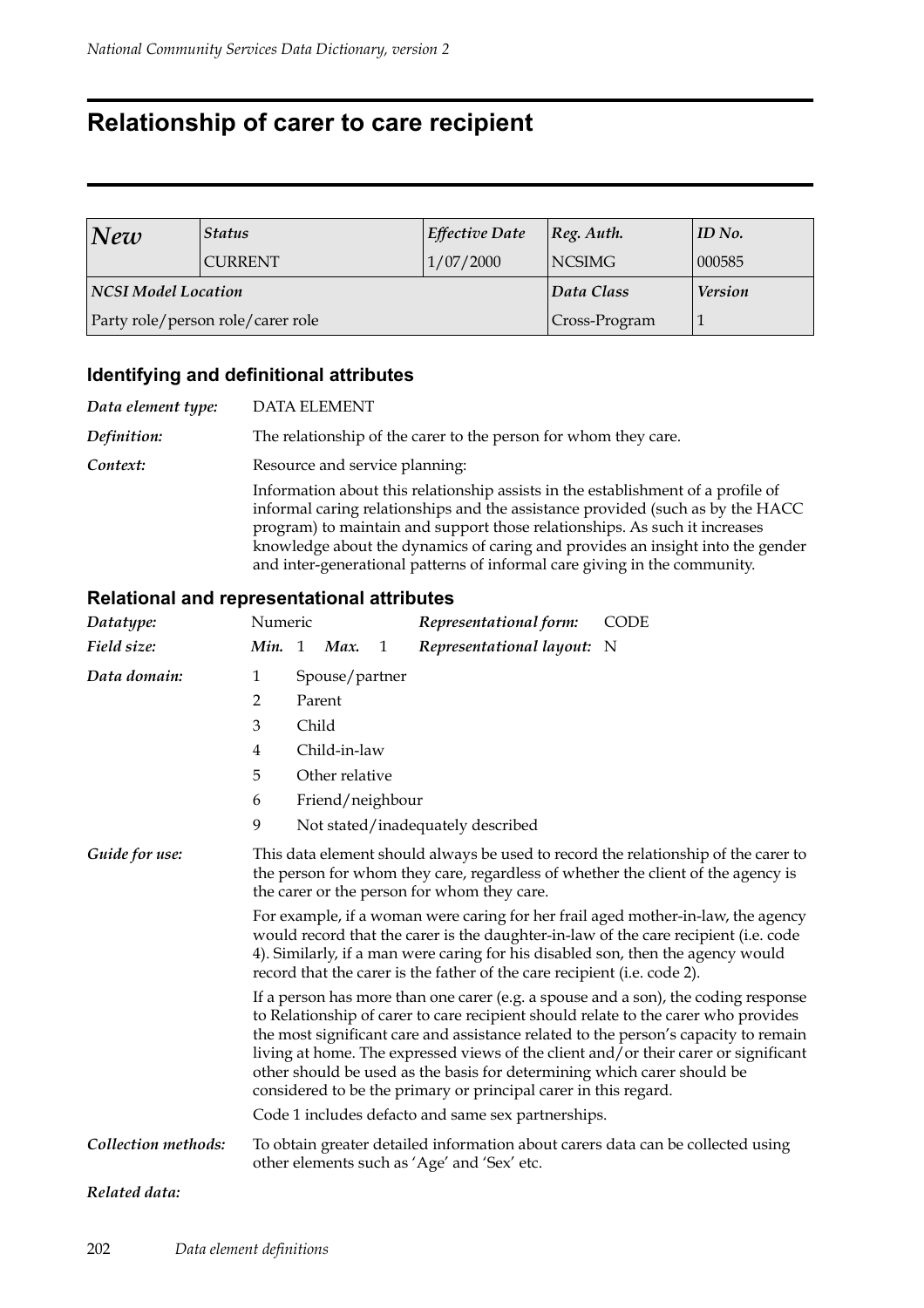# **Relationship of carer to care recipient** *(continued)*

| Source document: | DHFS: 1998. HACC Data Dictionary Version 1.0. Commonwealth of Australia.                                            |
|------------------|---------------------------------------------------------------------------------------------------------------------|
|                  | <b>Source organisation:</b> Department of Health and Family Services                                                |
| Comments:        | There is inconsistency between this definition of 'Informal carer' with the ABS<br>definition of 'Principal carer'. |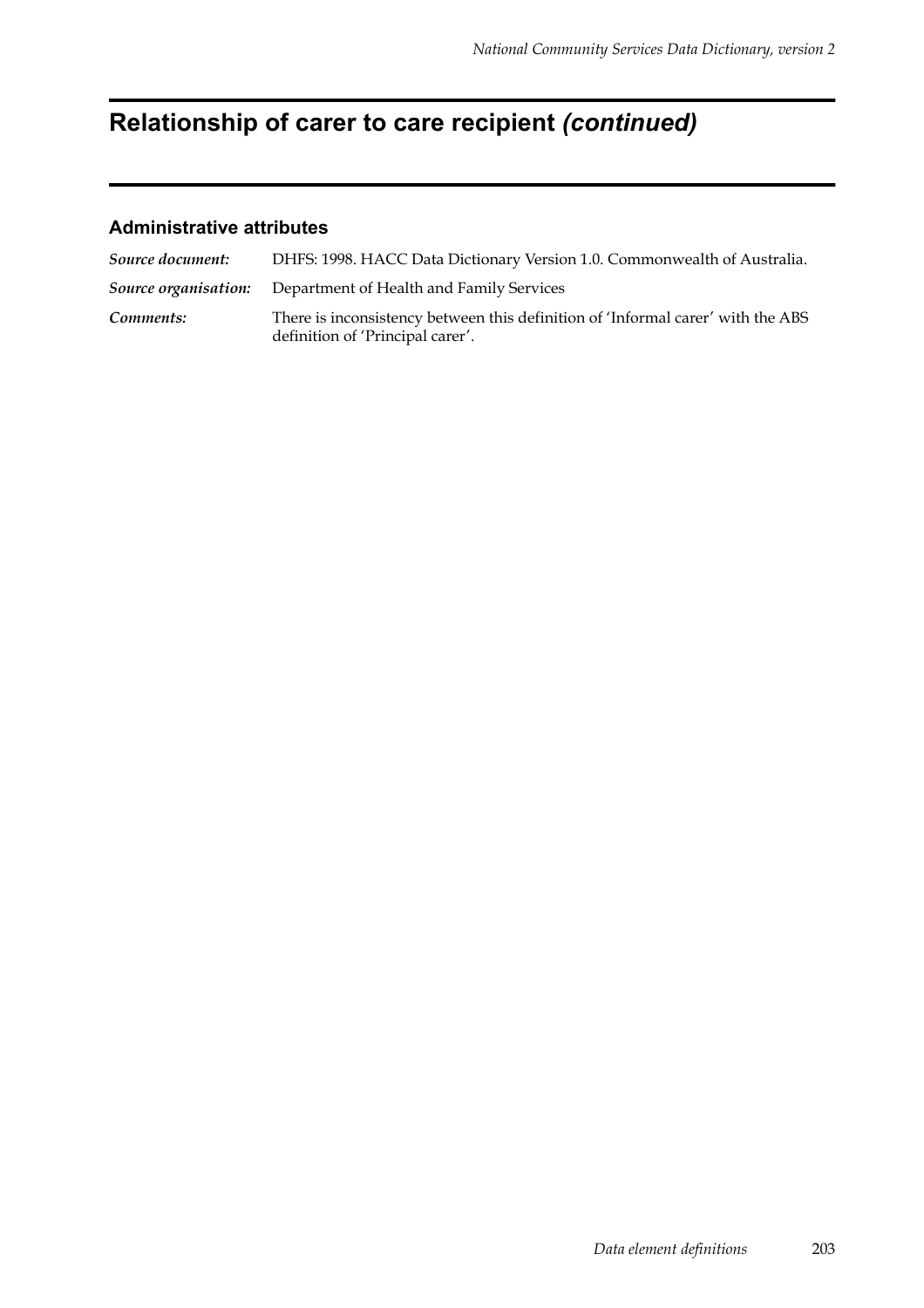# **Client**

| New                                   | <b>Status</b>  | <b>Effective Date</b> | $ Reg.$ Auth.  | ID No. |
|---------------------------------------|----------------|-----------------------|----------------|--------|
|                                       | <b>CURRENT</b> | 1/07/2000             | <b>NCSIMG</b>  | 000555 |
| <b>NCSI Model Location</b>            |                | Data Class            | <b>Version</b> |        |
| Party role/person role/recipient role |                | Cross-Program         |                |        |

### **Identifying and definitional attributes**

| Data element type:               | DATA CONCEPT                                                                                                                                                                                                                                                                                                                                                                                                                                                                                                                                                                                                                                        |
|----------------------------------|-----------------------------------------------------------------------------------------------------------------------------------------------------------------------------------------------------------------------------------------------------------------------------------------------------------------------------------------------------------------------------------------------------------------------------------------------------------------------------------------------------------------------------------------------------------------------------------------------------------------------------------------------------|
| Definition:                      | A person, group or organisation eligible to receive services either directly or<br>indirectly (i.e. through partner organisations) from an agency.                                                                                                                                                                                                                                                                                                                                                                                                                                                                                                  |
| Context:                         | Community service agencies may provide assistance to individual persons,<br>groups of persons (e.g. support groups) or to other organisations. All of these<br>may be considered clients of an agency. Specific data collections may<br>circumscribe the type of clients that are included in the collection. For example, at<br>the current stage of development of the HACC MDS, HACC funded agencies are<br>only required to report on clients who are individual persons. Future<br>developments may extend the coverage of the HACC MDS collection to include<br>organisational or group clients.                                              |
|                                  | The definition of a 'client' may also be circumscribed by the definition of<br>'assistance'. What is included as 'assistance' may depend on what activities are<br>considered significant enough to warrant separate recording and reporting of the<br>nature and/or amount of the assistance provided to a person. For example, an<br>agency worker answering a telephone call from an anonymous member of the<br>public seeking some basic information (e.g. a phone number for someone) would<br>not usually consider that this interaction constituted assistance of sufficient<br>significance to warrant recording that person as a 'client'. |
|                                  | Furthermore, what constitutes 'assistance' may be influenced by the type of<br>assistance, the agency was established to provide. In the above example, the<br>agency in question was funded specifically to provide telephone advice, and<br>referral information, to members of the public or specific sub-groups of the<br>public. The agency may have a policy that all persons telephoning the agency for<br>information are classified as clients, albeit anonymous clients.                                                                                                                                                                  |
|                                  | The level of support or the amount of support given to a person by an agency can<br>also be used to define them as a client or not. For example in the SAAP National<br>Data Collection clients are defined be either taking up an amount of time of an<br>agency; being accommodated by an agency; or by entering an ongoing support<br>relationship with an agency.                                                                                                                                                                                                                                                                               |
| <b>Relational attributes</b>     |                                                                                                                                                                                                                                                                                                                                                                                                                                                                                                                                                                                                                                                     |
| Related data:                    |                                                                                                                                                                                                                                                                                                                                                                                                                                                                                                                                                                                                                                                     |
| <b>Administrative attributes</b> |                                                                                                                                                                                                                                                                                                                                                                                                                                                                                                                                                                                                                                                     |
| Source document:                 |                                                                                                                                                                                                                                                                                                                                                                                                                                                                                                                                                                                                                                                     |

*Source organisation:* Australian Institute of Health and Welfare

*Comments:*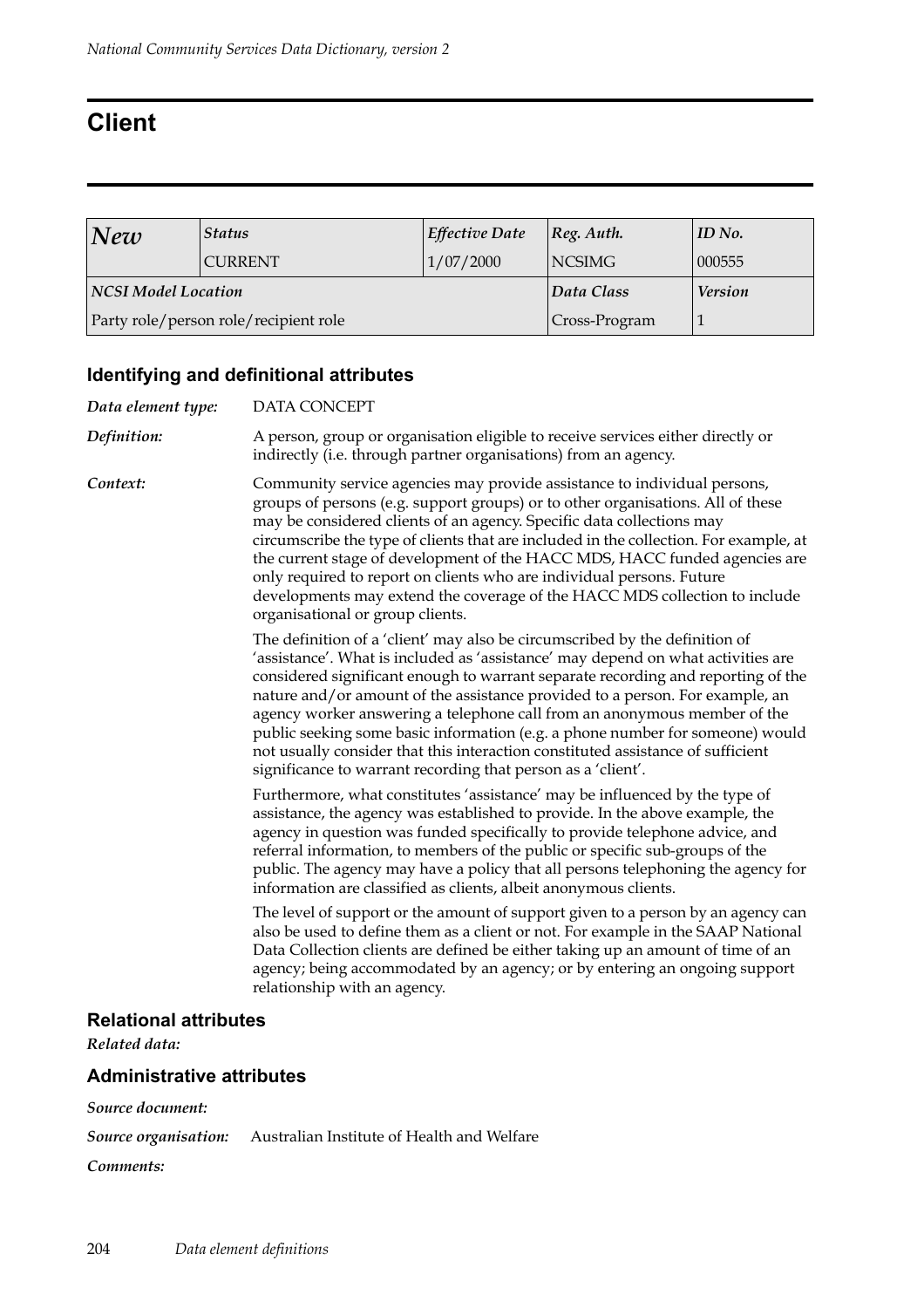### **Volunteer**

| New                                          | <b>Status</b>  | <b>Effective Date</b> | $ Reg.$ Auth.  | ID No. |
|----------------------------------------------|----------------|-----------------------|----------------|--------|
|                                              | <b>CURRENT</b> | 1/07/2000             | <b>NCSIMG</b>  | 000608 |
| <b>NCSI Model Location</b>                   |                | Data Class            | <b>Version</b> |        |
| Party role/person role/service provider role |                |                       | Cross-Program  |        |

### **Identifying and definitional attributes**

| Data element type:           | DATA CONCEPT                                                                                                                                                                                                                                                                                                                                                                                                                                   |
|------------------------------|------------------------------------------------------------------------------------------------------------------------------------------------------------------------------------------------------------------------------------------------------------------------------------------------------------------------------------------------------------------------------------------------------------------------------------------------|
| Definition:                  | A person who willingly gives unpaid help in the form of time, service or skills,<br>through an organisation or group.                                                                                                                                                                                                                                                                                                                          |
|                              | The reimbursement of expenses in full or part (e.g. token payments) or small gifts<br>(e.g. sports club T-shirts or caps) is not regarded as payment of salary, and people<br>who receive these are still considered to be voluntary workers. People who<br>receive payment in kind for the work they do (for example, receiving farm<br>produce as payment for work done on a farm, rather than cash) are not<br>considered to be volunteers. |
|                              | An organisation or group is any body with a formal structure. It may be as large<br>as a national charity or as small as a local book club. Purely ad hoc, informal and<br>temporary gatherings of people do not constitute an organisation.                                                                                                                                                                                                   |
|                              | Persons on Community Service Orders and other similar programs should be<br>excluded from surveys.                                                                                                                                                                                                                                                                                                                                             |
| Context:                     | Voluntary work is an important contribution to national life. It meets needs<br>within the community at the same time as it develops and reinforces social<br>networks and cohesion.                                                                                                                                                                                                                                                           |
| <b>Relational attributes</b> |                                                                                                                                                                                                                                                                                                                                                                                                                                                |

#### *Related data:* Full-time equivalent volunteer/unpaid staff v.1 Hours per week–volunteer/unpaid staff v.1.

| Source document: | ABS: 1996. Voluntary Work, Australia. Catalogue No. 4441.0. Canberra: AGPS. |
|------------------|-----------------------------------------------------------------------------|
|                  | <b>Source organisation:</b> Australian Bureau of Statistics.                |
|                  | Australian Institute of Health and Welfare                                  |